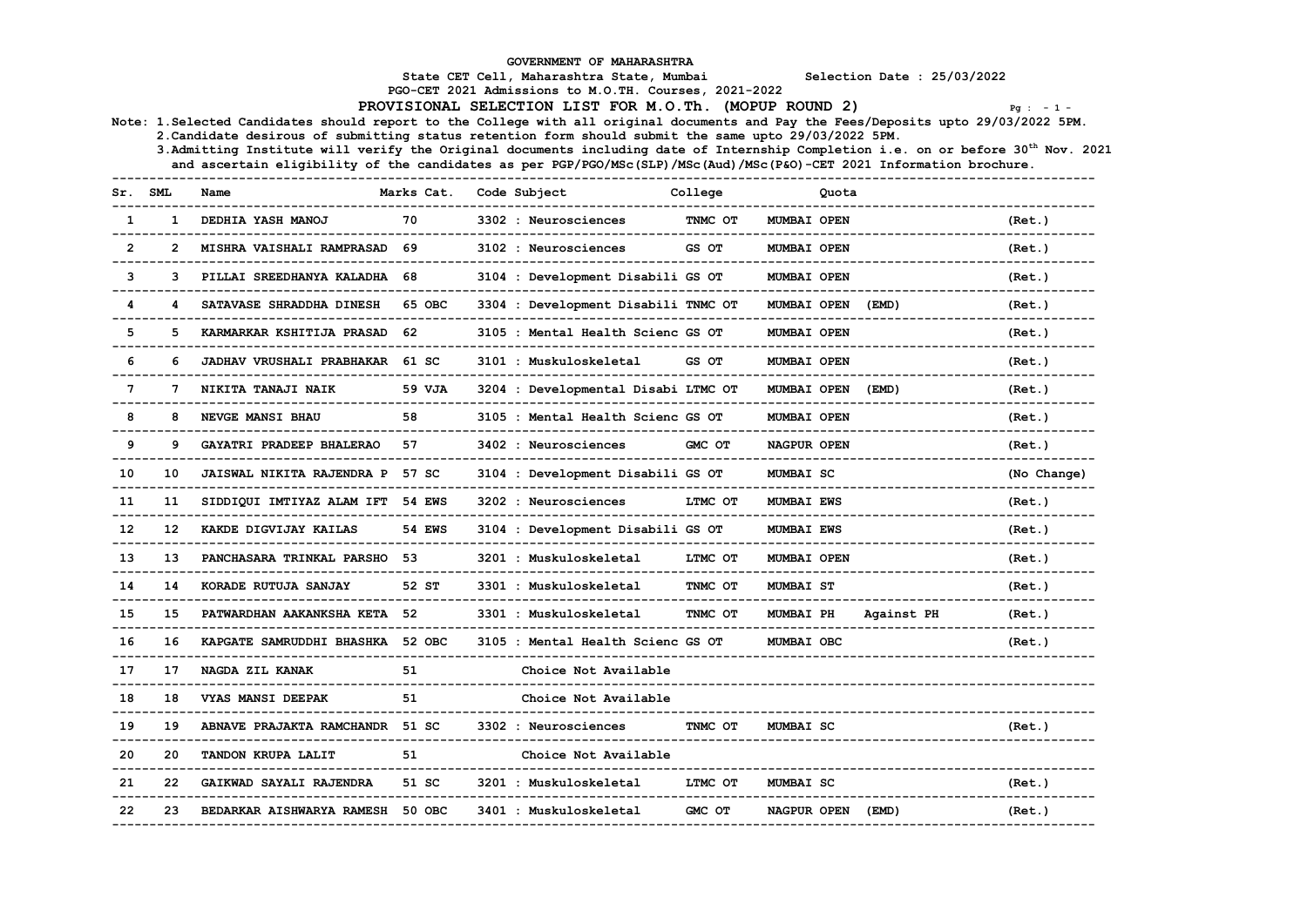GOVERNMENT OF MAHARASHTRA State CET Cell, Maharashtra State, Mumbai Selection Date : 25/03/2022 PGO-CET 2021 Admissions to M.O.TH. Courses, 2021-2022 PROVISIONAL SELECTION LIST FOR M.O.Th. (MOPUP ROUND 2)  $P_{g}$  : -2 -Note: 1.Selected Candidates should report to the College with all original documents and Pay the Fees/Deposits upto 29/03/2022 5PM. 2.Candidate desirous of submitting status retention form should submit the same upto 29/03/2022 5PM. 3. Admitting Institute will verify the Original documents including date of Internship Completion i.e. on or before  $30<sup>th</sup>$  Nov. 2021 and ascertain eligibility of the candidates as per PGP/PGO/MSc(SLP)/MSc(Aud)/MSc(P&O)-CET 2021 Information brochure. ------------------------------------------------------------------------------------------------------------------------------------ Sr. SML Name Marks Cat. Code Subject College Quota ------------------------------------------------------------------------------------------------------------------------------------ 23 24 DAYNASHRI GOVINDA NIMGADE 50 SC 3401 : Muskuloskeletal GMC OT NAGPUR EMOBC Inter-se SC-OBC (No Change) ------------------------------------------------------------------------------------------------------------------------------------ 24 25 PATEL RUCHI KANJI 50 Choice Not Available ------------------------------------------------------------------------------------------------------------------------------------ 25 26 DIGHE RINA VISHWAS 50 NTB 3101 : Muskuloskeletal GS OT MUMBAI NTB (Ret.) ------------------------------------------------------------------------------------------------------------------------------------ 26 27 CHAUHAN KIRTI SATYANARAYA 49 EWS 3301 : Muskuloskeletal TNMC OT MUMBAI EWS (Ret.) ------------------------------------------------------------------------------------------------------------------------------------ 27 28 SUMAI ANJALI KUMAR 49 Choice Not Available ------------------------------------------------------------------------------------------------------------------------------------ 28 29 FATEMA BASHIR ALI 49 Choice Not Available ------------------------------------------------------------------------------------------------------------------------------------ 29 30 GHODERAO DISHA GANGADHAR 48 NTB 3204 : Developmental Disabi LTMC OT MUMBAI EMVJA Inter-se VJ-NT (Ret.) ------------------------------------------------------------------------------------------------------------------------------------ 30 31 GALA KINJAL JATIN 48 Choice Not Available ------------------------------------------------------------------------------------------------------------------------------------ 31 32 VIDISHA SHAM PANCHBHAI 48 SC Choice Not Available ------------------------------------------------------------------------------------------------------------------------------------ 32 34 ELWAKA SWETA ASHOK KUMAR 48 OBC 3202 : Neurosciences LTMC OT MUMBAI OBC (Ret.) ------------------------------------------------------------------------------------------------------------------------------------ 33 35 KHAN SAIMA SHAMIM 47 Choice Not Available ------------------------------------------------------------------------------------------------------------------------------------ 34 36 MHATRE LEENA HARISHCHANDR 47 OBC 3104 : Development Disabili GS OT MUMBAI OBC (Ret.) ------------------------------------------------------------------------------------------------------------------------------------ 37 PASWAN NIRMALA RAMLAKHAN 47 ------------------------------------------------------------------------------------------------------------------------------------ 36 38 NEER KUNAL KANHOBAJI 47 NTC 3102 : Neurosciences GS OT MUMBAI NTC (Ret.) ------------------------------------------------------------------------------------------------------------------------------------ 37 39 DHANANI NISHMA NOORUDDIN 46 Choice Not Available ------------------------------------------------------------------------------------------------------------------------------------ 38 40 DOD VAIBHAVI ANANT 46 OBC 3304 : Development Disabili TNMC OT MUMBAI EMOBC (EMR) (Ret.) ------------------------------------------------------------------------------------------------------------------------------------ 39 42 PANDIRKAR SHIVANI MILIND 46 OBC 3301 : Muskuloskeletal TNMC OT MUMBAI OBC (Ret.) ------------------------------------------------------------------------------------------------------------------------------------ 40 44 BHOIR HETAL DHARMENDRA 45 OBC 3401 : Muskuloskeletal GMC OT NAGPUR EMOBC (EMR) (CANC/NJ) ------------------------------------------------------------------------------------------------------------------------------------ 41 47 KHOBRAGADE ASHMITA MILIND 43 Choice Not Available ------------------------------------------------------------------------------------------------------------------------------------ 48 WAGHMARE MONIKA ASHOK 43 SC 3105 : Mental Health Scienc GS OT MUMBAI ST Inter-se SC-ST ------------------------------------------------------------------------------------------------------------------------------------ 50 DANDEKAR VINAYA MAHADEO 43 ------------------------------------------------------------------------------------------------------------------------------------ 41 SC 3105 : Mental Health Scienc GS OT MUMBAI ST Inter-se SC-ST ------------------------------------------------------------------------------------------------------------------------------------